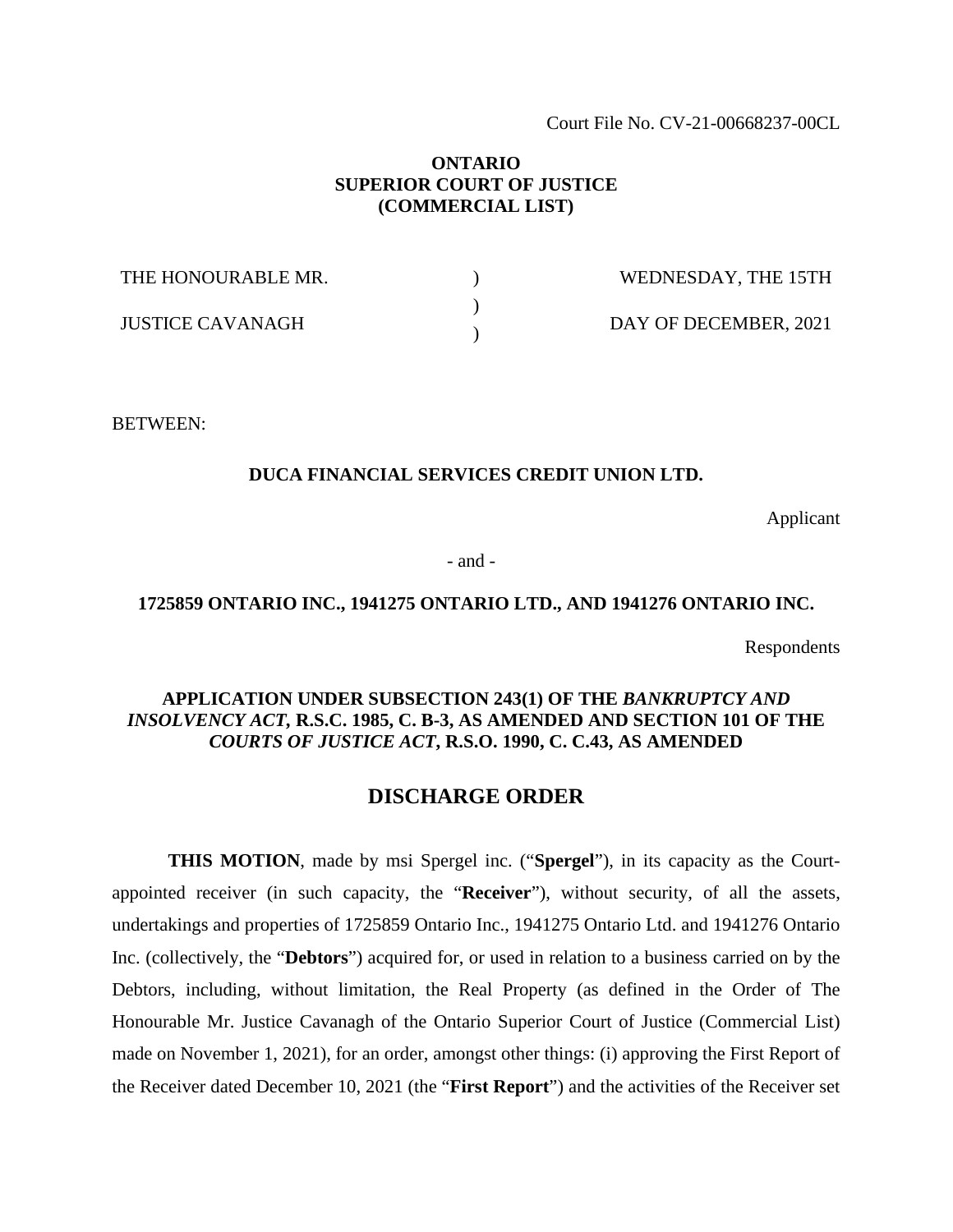out therein; (ii) approving the fees and disbursements of the Receiver and its counsel, Aird & Berlis LLP, that are set out in the fee affidavits appended to the First Report; (iii) approving the Fee Accrual (as defined in the First Report); (iv) discharging Spergel as the Receiver effective upon the filing of a certificate by the Receiver certifying that all matters to be attended to in connection with the receivership of the Debtors have been completed to the satisfaction of the Receiver (including, without limitation: (1) repayment by the Debtors of all monies known to the Receiver to be owing to the Applicant; (2) payment by the Debtors to the Receiver of all amounts secured by the Receiver's Charge and the Receiver's Borrowings Charge (as both terms are defined in the Appointment Order); (3) payment by the Debtors of all outstanding realty taxes known to the Receiver in respect of the Real Property; and (4) payment by the Debtors of any amounts known to the Receiver as owing to Canada Revenue Agency), in substantially the form attached hereto as Schedule "A" (the "**Discharge Certificate**"); and (v) releasing Spergel from any and all liability, as set out in paragraph 6 of this Order, was heard this day via videoconference because of the COVID-19 emergency.

**ON READING** the First Report, and on hearing the submissions of counsel for the Receiver and such other counsel as were present, no one appearing for any other person on the service list although duly served as appears from the affidavit of service of Eunice Baltkois sworn December 10, 2021,

1. **THIS COURT ORDERS** that the time for service of the notice of motion and the motion record is hereby abridged and validated so that this motion is properly returnable today and herby dispenses with further service thereof.

2. **THIS COURT ORDERS** that the First Report, and the activities of the Receiver set out therein (including, without limitation, the Receiver's statement of receipts and disbursements), be and are hereby approved.

3. **THIS COURT ORDERS** that the fees and disbursements of the Receiver and its counsel, Aird & Berlis LLP, as set out in the fee affidavits appended to the First Report, be and are hereby approved.

4. **THIS COURT ORDERS** that the Fee Accrual be and is hereby approved.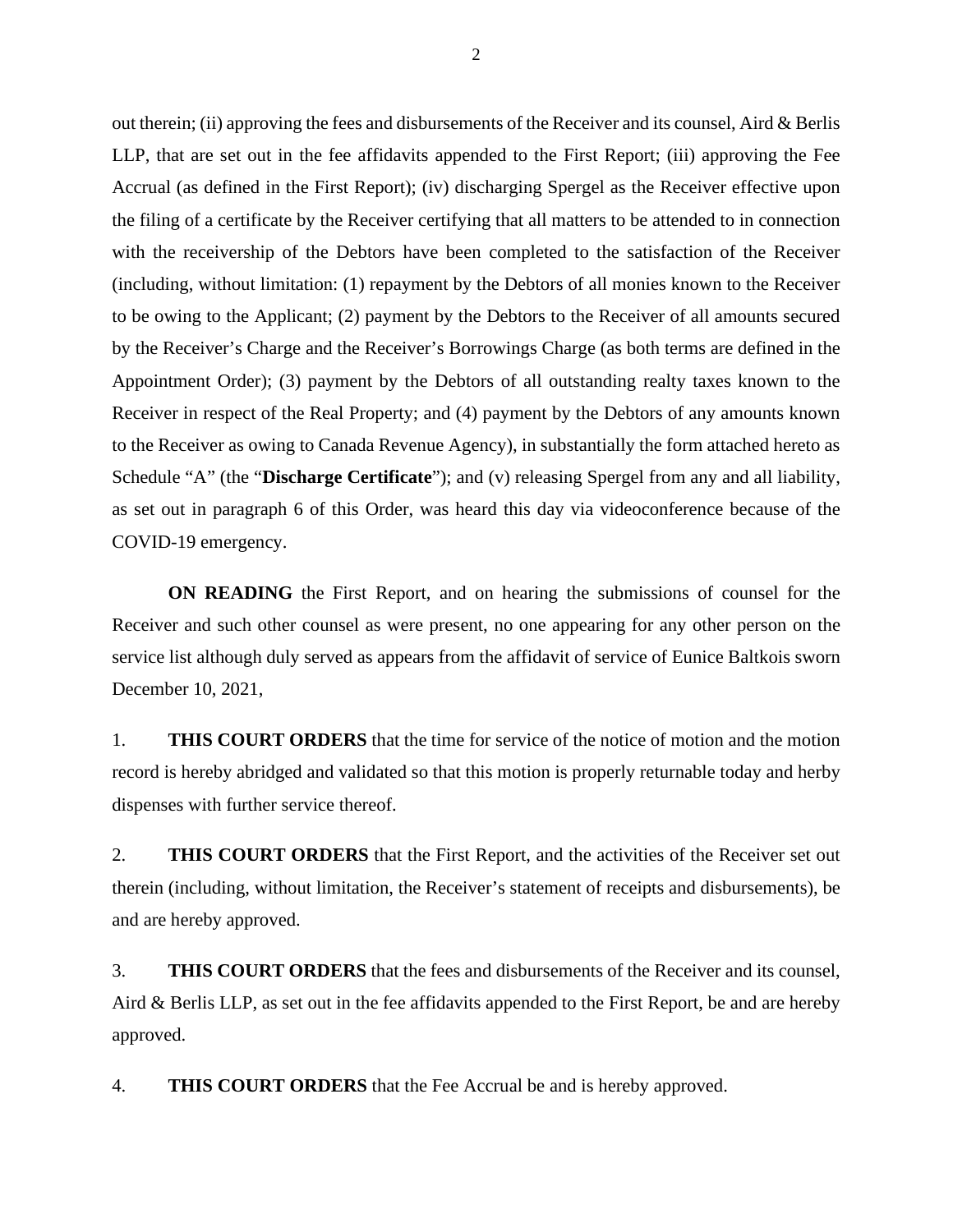5. **THIS COURT ORDERS** that upon the Receiver filing the Discharge Certificate, the Receiver shall be discharged as Receiver of the Debtors, provided however that notwithstanding its discharge herein: (a) the Receiver shall remain Receiver for the performance of such incidental duties as may be required to complete the administration of the receivership herein; and (b) the Receiver shall continue to have the benefit of the provisions of all Orders made in this proceeding, including all approvals, protections and stays of proceedings in favour of Spergel in its capacity as the Receiver.

6. **THIS COURT ORDERS AND DECLARES** that, upon the Receiver filing the Discharge Certificate, Spergel is hereby released and discharged from any and all liability that Spergel now has or may hereafter have by reason of, or in any way arising out of, the acts or omissions of Spergel while acting in its capacity as the Receiver herein, save and except for any gross negligence or wilful misconduct on the Receiver's part. Without limiting the generality of the foregoing, Spergel is hereby forever released and discharged from any and all liability relating to matters that were raised, or which could have been raised, in the within receivership proceedings, save and except for any gross negligence or wilful misconduct on the Receiver's part.

7. **THIS COURT HEREBY REQUESTS** the aid and recognition of any court, tribunal, regulatory or administrative body having jurisdiction in Canada or in the United States to give effect to this Order and to assist the Receiver and its agents in carrying out the terms of this Order. All courts, tribunals, regulatory and administrative bodies are hereby respectfully requested to make such orders and to provide such assistance to the Receiver, as an officer of this Court, as may be necessary or desirable to give effect to this Order or to assist the Receiver and its agents in carrying out the terms of this Order.

8. **THIS COURT ORDERS** that, notwithstanding Rule 59.05 of the *Rules of Civil Procedure* (Ontario) (the "**Rules**"), this Order is effective from the date on which it is made, and is enforceable without any need for entry and filing. In accordance with Rules 77.07(6) and 1.04 of the Rules, no formal order need be entered and filed unless an appeal or a motion for leave to appeal is brought to an appellate court. Any party may nonetheless submit a formal order for original signing, entry and filing when the Court returns to regular operations.



Digitally signed by **Mr. Justice Cavanagh** 

Curil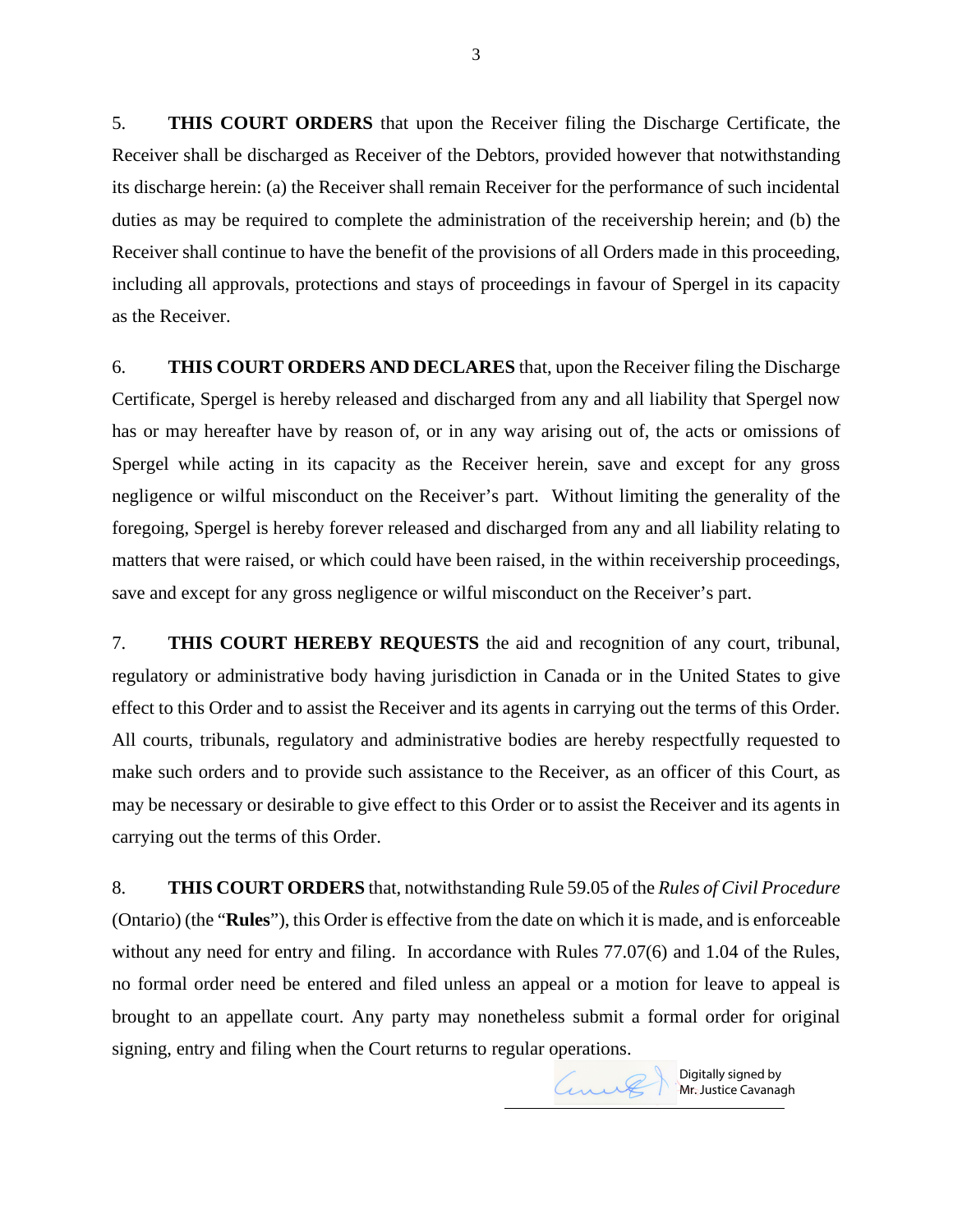## **SCHEDULE "A"**

Court File No. CV-21-00668237-00CL

# *ONTARIO*  **SUPERIOR COURT OF JUSTICE (COMMERCIAL LIST)**

## **DUCA FINANCIAL SERVICES CREDIT UNION LTD.**

Applicant

- and -

## **1725859 ONTARIO INC., 1941275 ONTARIO LTD., AND 1941276 ONTARIO INC.**

Respondents

# **APPLICATION UNDER SUBSECTION 243(1) OF THE** *BANKRUPTCY AND INSOLVENCY ACT,* **R.S.C. 1985, C. B-3, AS AMENDED AND SECTION 101 OF THE**  *COURTS OF JUSTICE ACT***, R.S.O. 1990, C. C.43, AS AMENDED**

# **RECEIVER'S DISCHARGE CERTIFICATE**

## **RECITALS**

(A) Pursuant to an Order of The Honourable Mr. Justice Cavanagh of the Ontario Superior Court of Justice (Commercial List) (the "**Court**") made on November 1, 2021 (the "**Appointment Order**"), msi Spergel inc. ("**Spergel**") was appointed as receiver (in such capacity, the "**Receiver**"), without security, of all the assets, undertakings and properties of 1725859 Ontario Inc., 1941275 Ontario Ltd. and 1941276 Ontario Inc. (collectively, the "**Debtors**") acquired for, or used in relation to a business carried on by the Debtors, including, without limitation, the Real Property (as defined in the Appointment Order).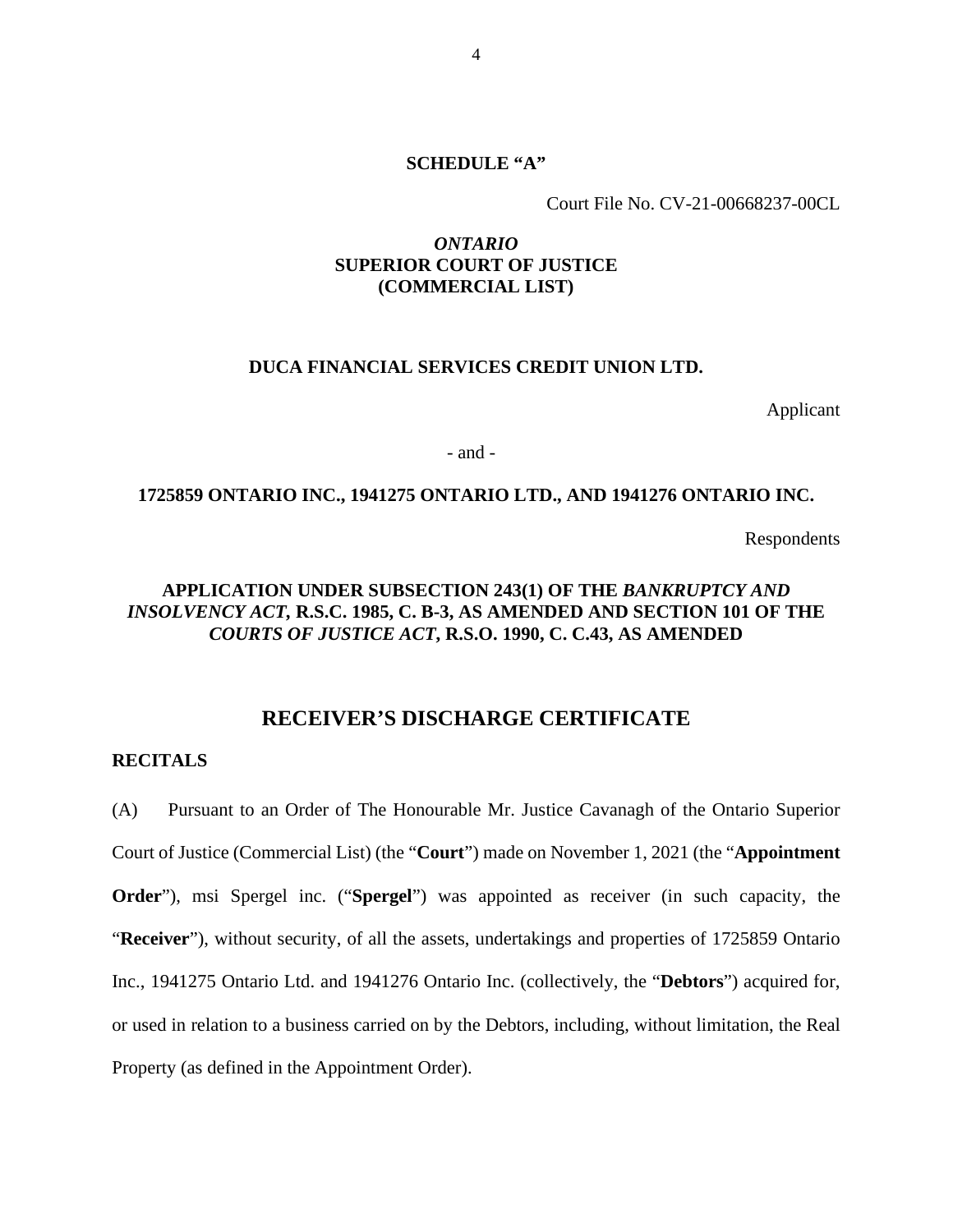(B) Pursuant to an Order of the Court made on December 15, 2021 (the "**Discharge Order**"), Spergel was discharged as the Receiver of the Debtors to be effective upon the filing by the Receiver with the Court of a certificate confirming that all matters to be attended to in connection with the receivership of the Debtors have been completed to the satisfaction of the Receiver (including, without limitation: (1) repayment by the Debtors of all monies known to the Receiver to be owing to the Applicant; (2) payment by the Debtors to the Receiver of all amounts secured by the Receiver's Charge and the Receiver's Borrowings Charge (as both terms are defined in the Appointment Order); (3) payment by the Debtors of all outstanding realty taxes known to the Receiver in respect of the Real Property; and (4) payment by the Debtors of any amounts known to the Receiver as owing to Canada Revenue Agency), provided, however, that notwithstanding its discharge: (a) the Receiver will remain the Receiver for the performance of such incidental duties as may be required to complete the administration of the receivership; and (b) the Receiver will continue to have the benefit of the provisions of all Orders made in this proceeding, including all approvals, protections and stays of proceedings in favour of Spergel, in its capacity as the Receiver.

(C) Unless otherwise indicated herein, terms with initial capitals have the meanings set out in the Discharge Order.

## **THE RECEIVER CERTIFIES** the following:

1. all matters to be attended to in connection with the receivership of the Debtors have been completed to the satisfaction of the Receiver; and

2. this Discharge Certificate was filed by the Receiver with the Court on the  $\qquad$  day of \_\_\_\_\_\_\_\_\_\_\_\_\_\_\_, 2021.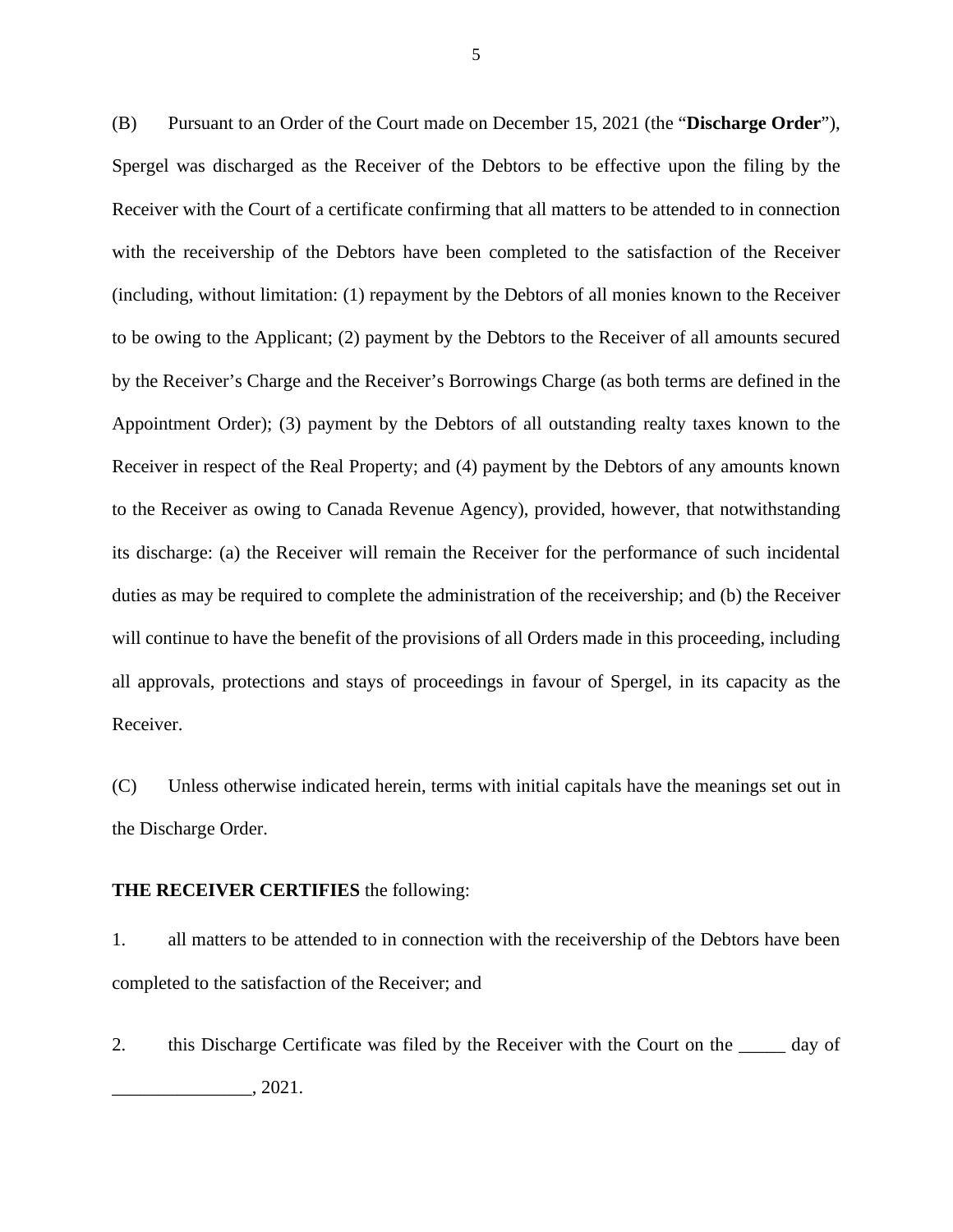**MSI SPERGEL INC.**, solely in its capacity as the Court-appointed Receiver, and not in its personal capacity or in any other capacity

Per:

Name: Title: